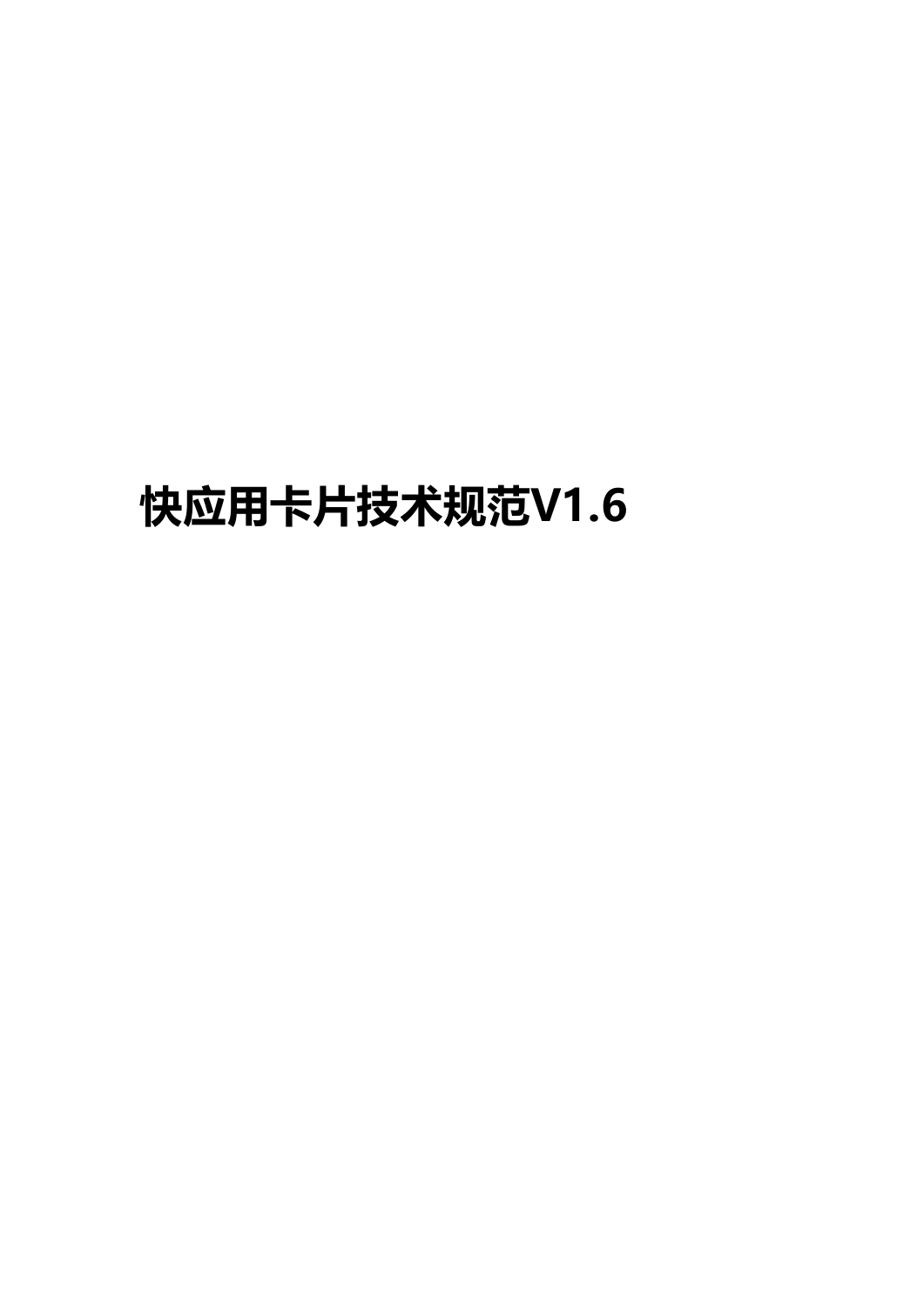# 目录

|                | 3.1 |
|----------------|-----|
|                |     |
|                | 3.3 |
|                |     |
|                | 3.5 |
|                |     |
| $\mathbf{4}$ . |     |
|                | 4.1 |
|                |     |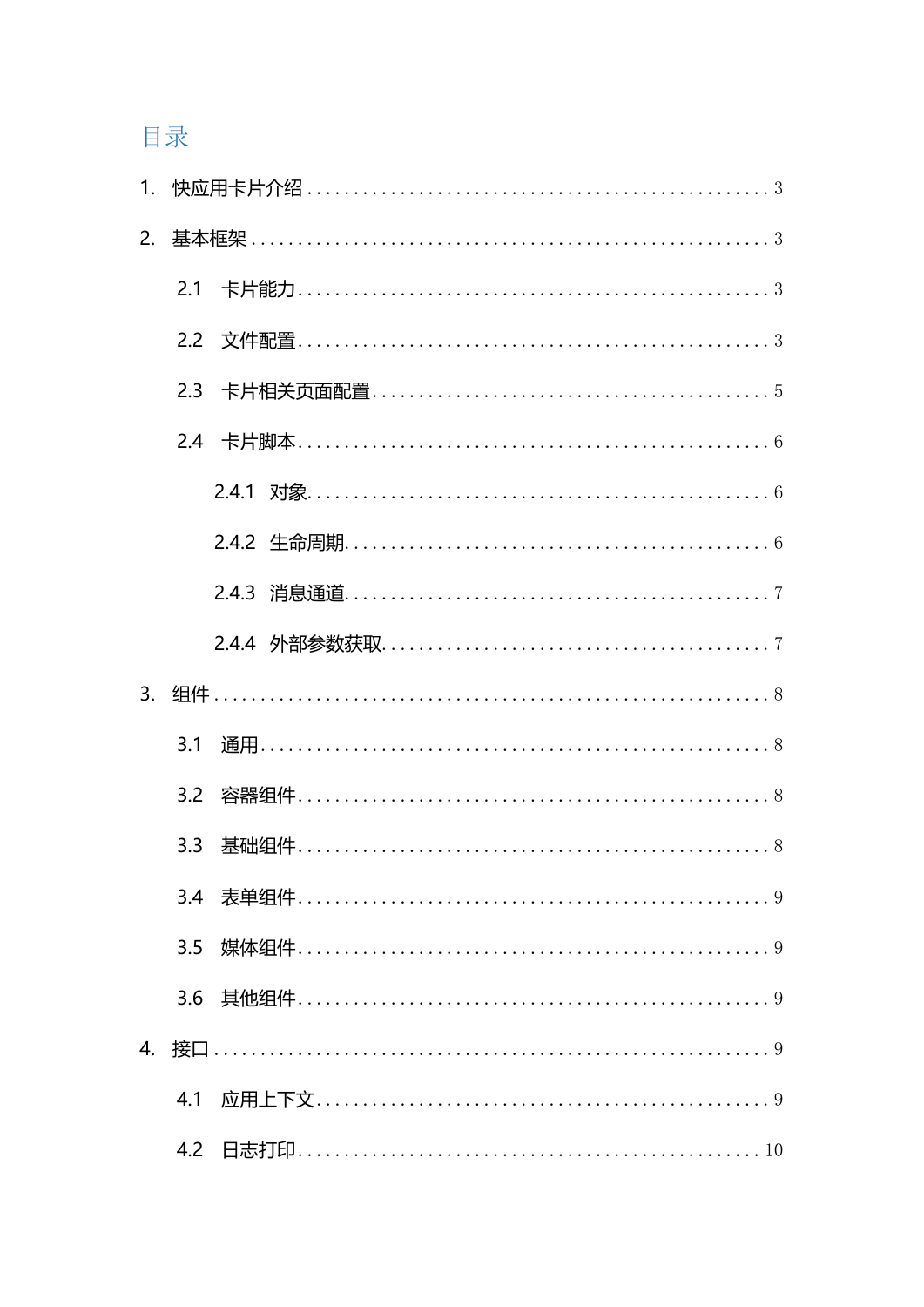| 4.4  |        |
|------|--------|
| 4.5  |        |
| 4.6  |        |
|      |        |
| 4.8  |        |
| 4.9  |        |
|      |        |
| 4.11 |        |
|      |        |
|      |        |
|      |        |
|      |        |
|      | 4.13.3 |
|      | 4.13.4 |
|      | 4.13.5 |
|      | 4.13.6 |
|      | 4.13.7 |
|      |        |
|      | 4.13.9 |
|      |        |
|      |        |
|      |        |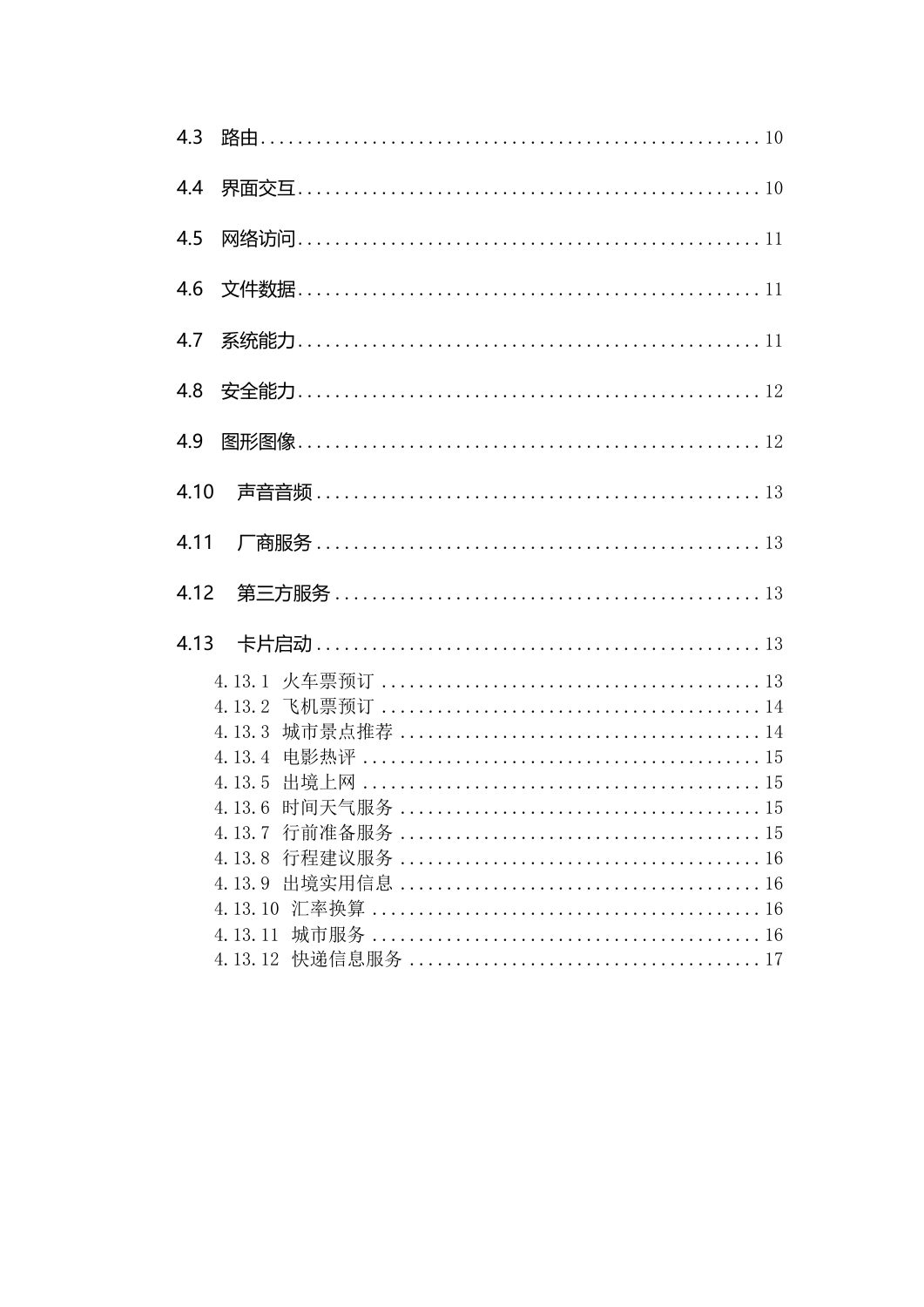# <span id="page-3-0"></span>**1. 快应用卡片介绍**

卡片是一种轻量级的快应用,快应用卡片使快应用能够在其他 app 和系统里提供可扩展的 app 功能。

# <span id="page-3-1"></span>**2. 基本框架**

### <span id="page-3-2"></span>**2.1 卡片能力**

- 一个快应用程序中可以包含多张卡片
- 卡片的唯一标识使用 deeplink 链接的形式, 仅用于宿主引用卡片时。

hap://widget/<package>/[path][?key=value]

- 考虑到安全性问题,同一个宿主中的多张卡片在运行时互相隔离,不同卡片之间不能 进行通信。
- 确保卡片对应的 jsbundle 文件能够独立渲染,不能使用 app.ux 中定义的公共能力组 件,也不能引用本地图片资源文件。
- **从外部(快应用或者原生 app)不支持路由到卡片。**
- 卡片上不支持页面栈, 仅支持通过 router.push 或者 a 跳转到快应用页面
- <span id="page-3-3"></span>● 卡片开发具体可以参[考快应用官网文档,](https://doc.quickapp.cn/)本文档主要介绍卡片开发的差异点

#### **2.2 文件配置**

卡片的定义通过 manifest.json 中的 widgets 字段进行定义。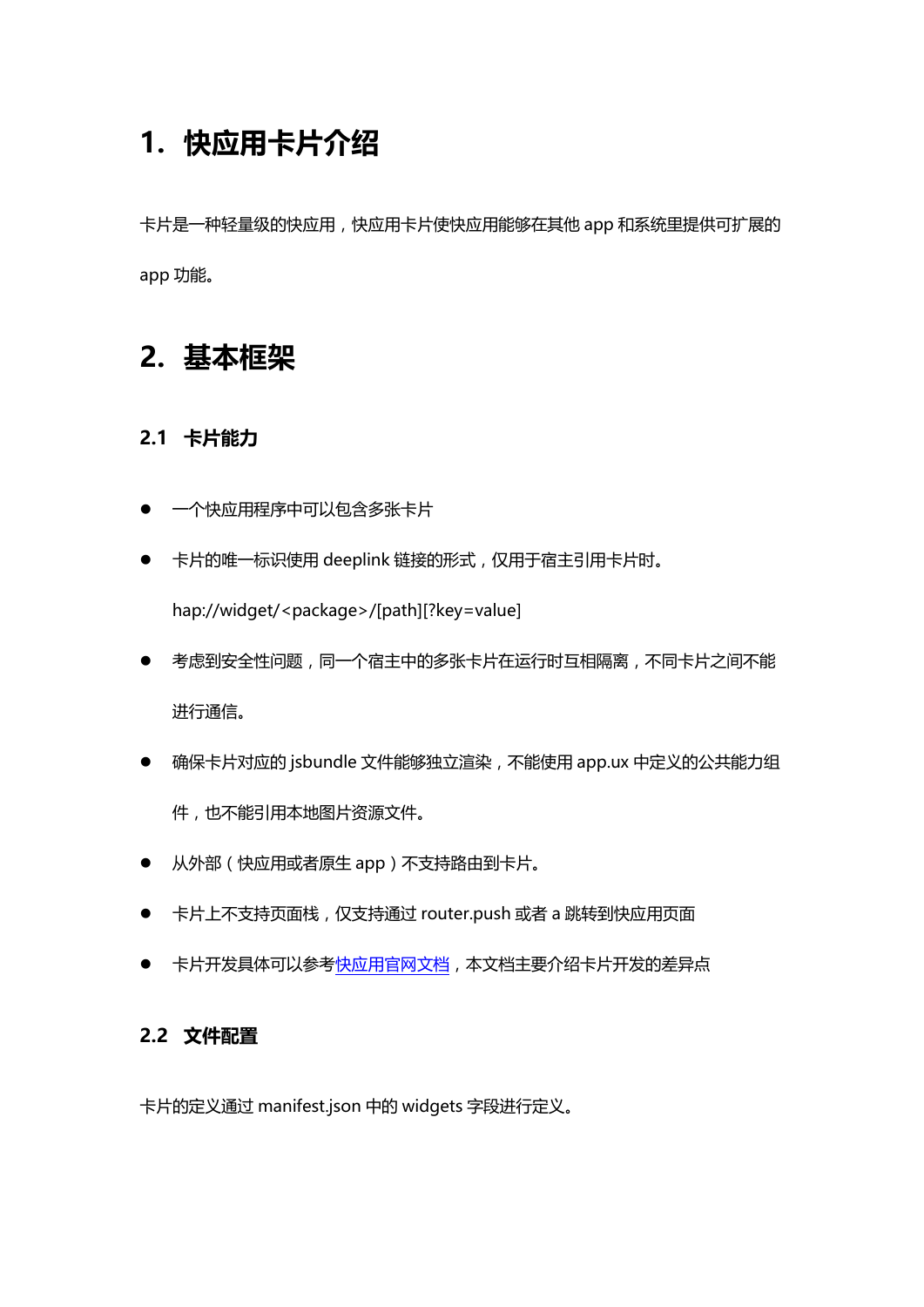| 属性      | 类型     | 必填 | 描述                                                                                  |
|---------|--------|----|-------------------------------------------------------------------------------------|
| widgets | Object | 否  | 卡片列表, key 值为卡片名称 ( 对应卡片目录名, 例如 Hello 对应<br>'Hello'目录), value 为卡片详细配置 widget, 详见下面说明 |

#### **widgets**

| 属性                 | 类型      | 必填 | 描述                                                                             |
|--------------------|---------|----|--------------------------------------------------------------------------------|
| name               | String  | 是  | 卡片名称                                                                           |
| description        | String  | 否  | 卡片描述                                                                           |
| component          | String  | 是  | 卡片对应的组件名,与 ux 文件名保持一致,例如'hello' 对应<br>'hello.ux'                               |
| path               | String  | 是  | 卡片对应的唯一标识, 例如"/user", 不填则默认为/<卡片名<br>称>。path 必须唯一,不能和其他 page/widget 的 path 相同。 |
| features           | Array   | 否  | 本卡片使用的接口列表,卡片的接口列表单独定义,在某些场景下可<br>以做提前申请(例如负一屏)                                |
| minPlatformVersion | Integer | 否  | 支撑的最小平台版本号,不提供则同 rpk 的版本号                                                      |

widgets 字段定义在 router 字段中,如卡片源文件在 manifest.json 的相对路径

card/demo/test.ux 中,则 widgets 定义如下

```
 "router": {
    "widgets": {
       "card/demo": {
         "name": "卡片", 
         "description": "这是一个快应用卡片", 
         "component": "test", 
         "path": "/hello_card", 
         "features": [
           {
              "name": "system.network"
           }
        \overline{1} }
    }
  }
}
```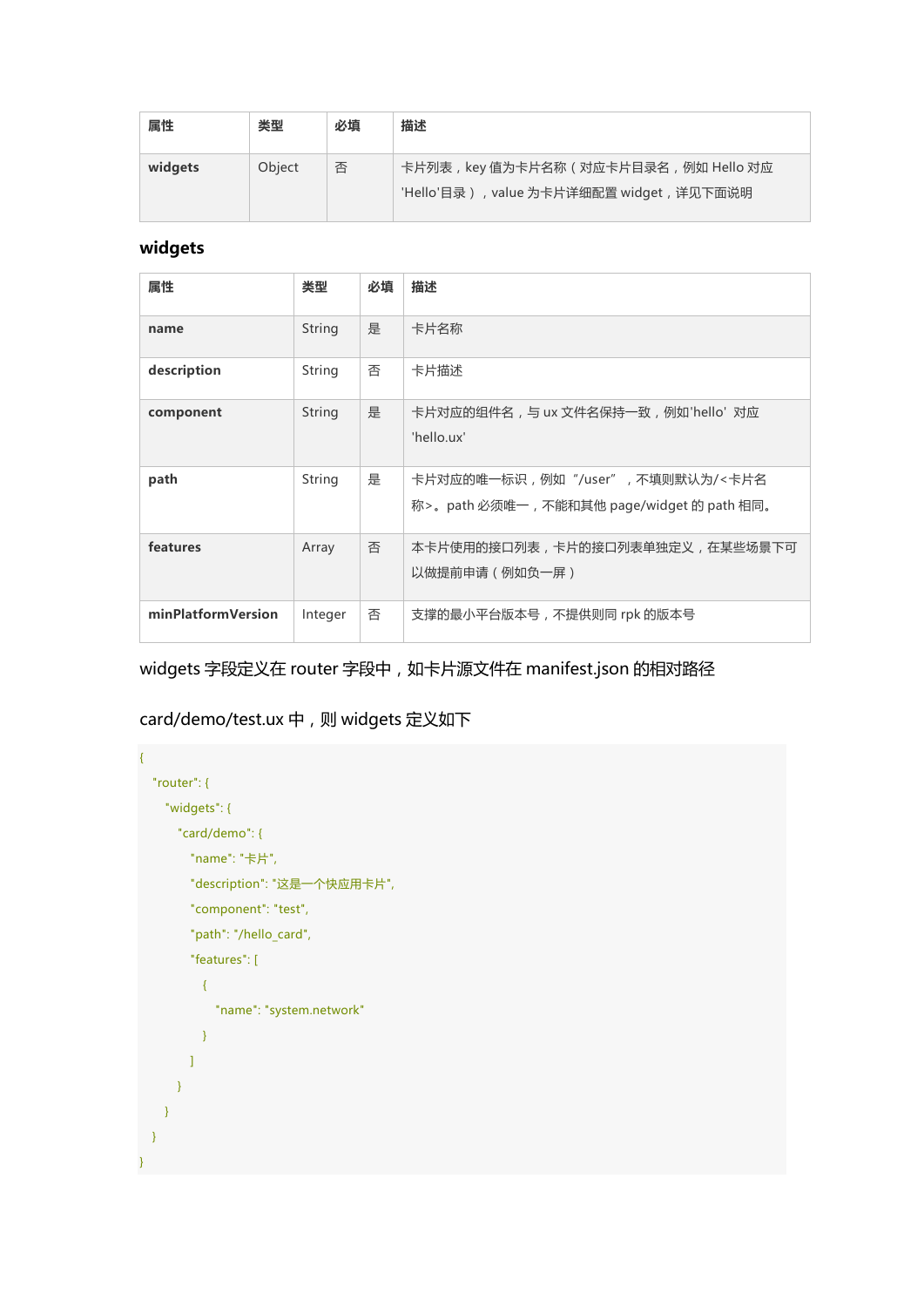其中卡片 key 值应为卡片存放目录"card/demo", path 对应打开卡片的虚拟路径, 可 以和 key 相同, 但必须以"/"开头。卡片的 key 和 path 建议只有字母、数字、"\_"和 "/"组成,禁止出现以下字符

**禁止出现在卡片 key 和 path 的项**

| 类别         | 示例                                                                                                                                                            |
|------------|---------------------------------------------------------------------------------------------------------------------------------------------------------------|
| 相对路径字符     | $II$ $II$<br>$\bullet$                                                                                                                                        |
| 特殊字符       | "@", "#", "\$", "&", "+", "(", ")", "-",                                                                                                                      |
|            | $\sum_{i=1}^{n} \binom{n}{i}$ . $\sum_{i=1}^{n} \binom{n}{i}$ . $\sum_{i=1}^{n} \binom{n}{i}$ . $\sum_{i=1}^{n} \binom{n}{i}$ . $\sum_{i=1}^{n} \binom{n}{i}$ |
| 空格         | $II$ $II$                                                                                                                                                     |
| 无意义的路径     | $''/T''$ , $''/T''$                                                                                                                                           |
| 非 ASCII 字符 | "文件夹"                                                                                                                                                         |

### <span id="page-5-0"></span>**2.3 卡片相关页面配置**

卡片相关的快应用配置定义在 widgetConfig 中,具体属性需要具体接入方提供。

| 属性           | 类型     | 必填 | 描述                                                                                                                                                                      |
|--------------|--------|----|-------------------------------------------------------------------------------------------------------------------------------------------------------------------------|
| widgetConfig | Object | 否  | 卡片相关的快应用配置列表, key 值为配置项 ( 具体配置项由接入方指<br>定, 例如 Oppo 智慧服务账号绑定入口'bindingEntry', Oppo 智慧<br>服务设置页面入口'settingEntry'), value 为具体页面的 Entry 值,<br>详见下面说明<br>注意 , 该字段与 router 平级 |

如 oppo 需要在智慧服务设置账号绑定页面和设置页面,则定义如下:

"router":{

{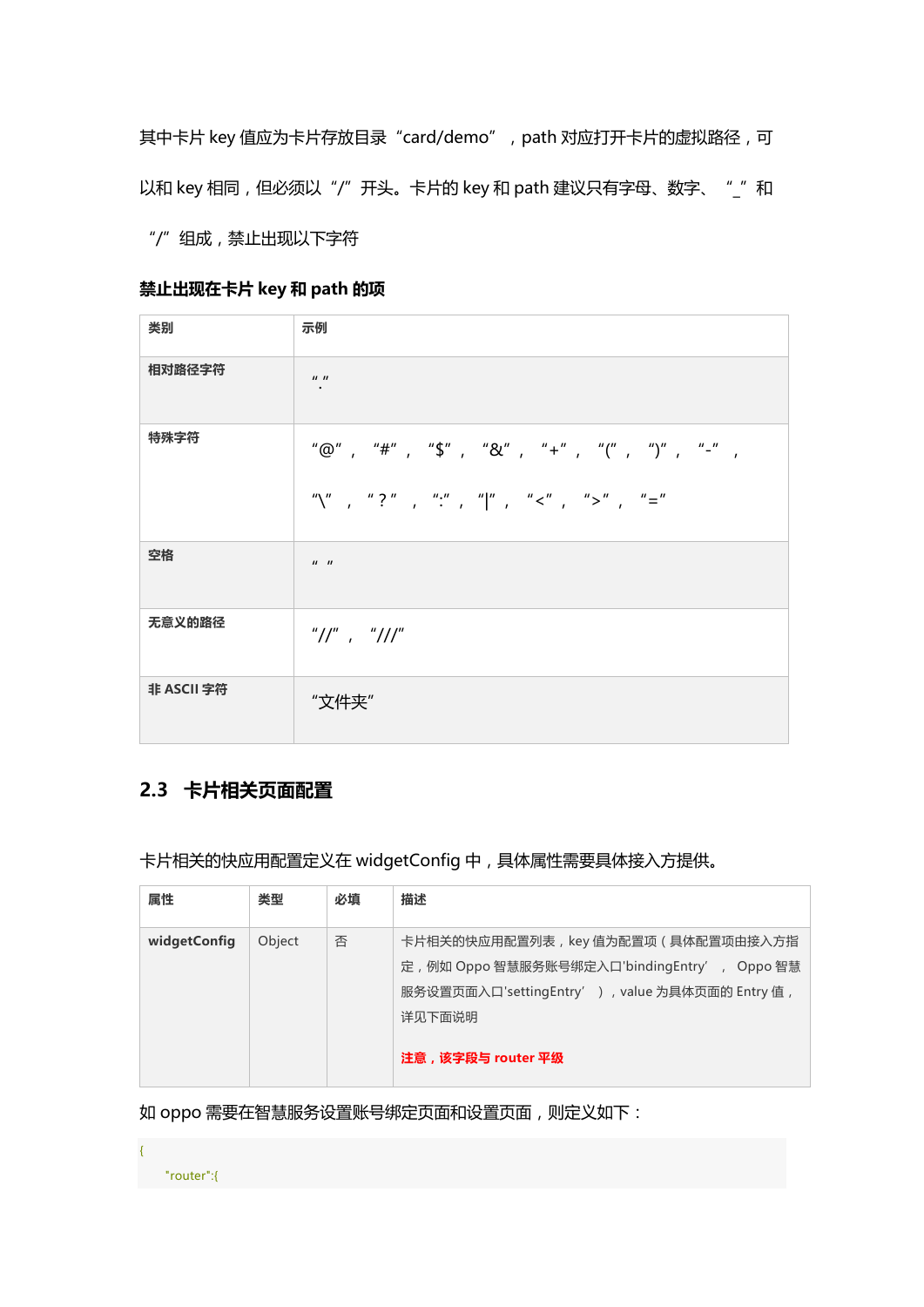```
 "pages":{
             "SettingsPage":{
                  "component":"index",
                  "path":"/settings"
             },
             "Oppo/Login":{
                  "component":"login",
                  "path":"/logindemo"
 }
         }
    },
    "widgetConfig":{
         "settingEntry":"SettingsPage",
         "bindingEntry":"Oppo/Login"
    },
    "display":{
         "titleBarBackgroundColor":"#f2f2f2",
         "titleBarTextColor":"#414141",
         …
    }
```
# **2.4 卡片脚本**

<span id="page-6-0"></span>}

#### <span id="page-6-1"></span>**2.4.1 对象**

<span id="page-6-2"></span>卡片中不能访问\$app、\$page, app.ux 不会加载

#### **2.4.2 生命周期**

#### 卡片生命周期如下:

支持:onInit、onReady、onShow、onHide、onDestroy

#### 不支持:onBackPress、onMenuPress

| 属性 | ALC TTH<br>$\sim$<br>~-- | 描述 | 轴发时机<br>. עד כי |
|----|--------------------------|----|-----------------|
|    |                          |    |                 |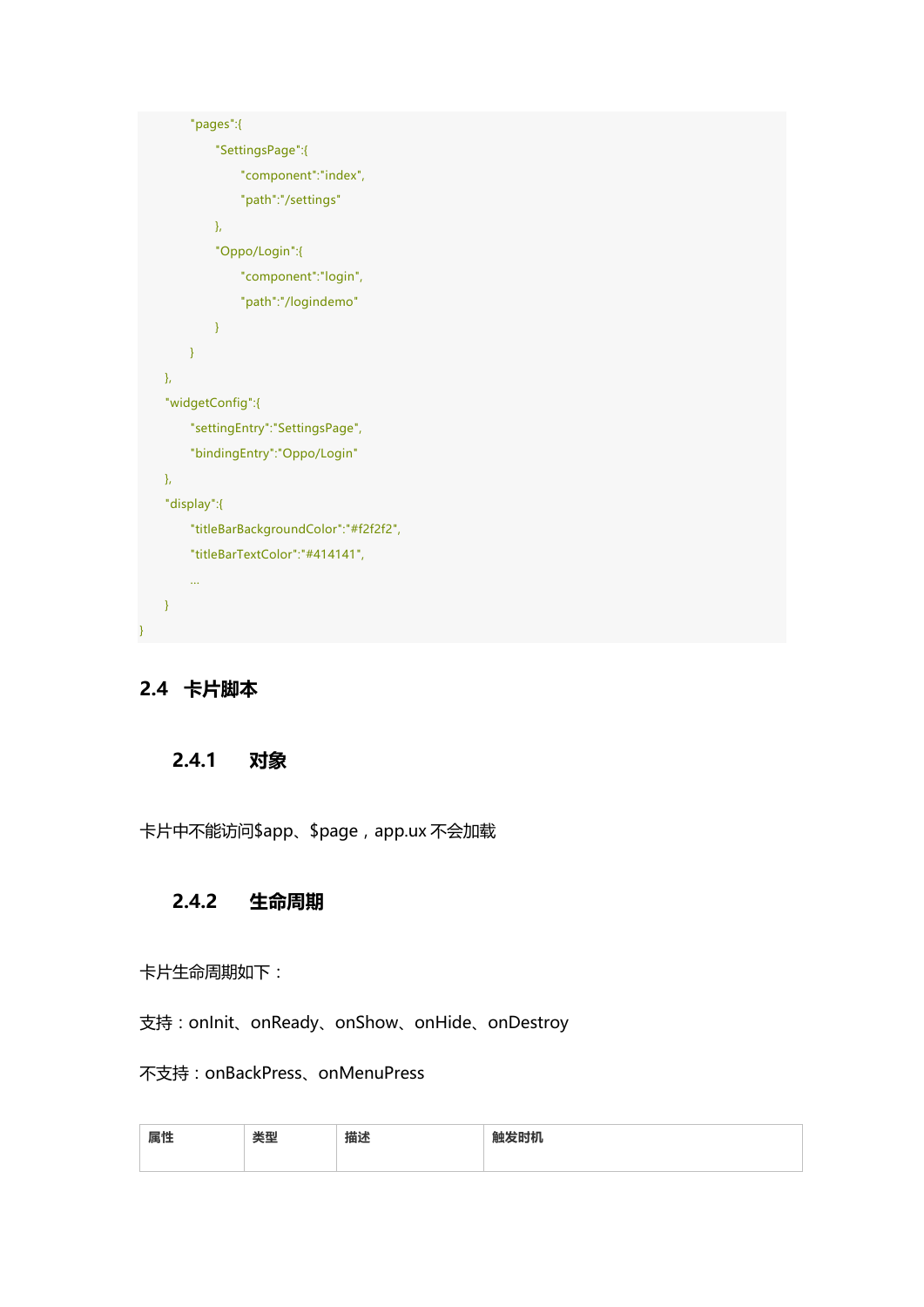| onlnit    | <b>Function</b> | 监听卡片初始化  | 当卡片完成初始化时调用,只触发一次                                        |
|-----------|-----------------|----------|----------------------------------------------------------|
| onReady   | <b>Function</b> | 监听卡片创建完成 | 当卡片完成创建可以显示时触发,只触发一次                                     |
| onShow    | <b>Function</b> | 监听卡片显示   | $1_{\cdot}$<br>当引擎绑定到卡片 View 上时调用<br>2.<br>当宿主界面 start 时 |
| onHide    | Function        | 监听卡片隐藏   | 1.<br>当引擎从卡片 View 上解绑时调用<br>2.<br>当宿主界面 stop 时           |
| onDestroy | <b>Function</b> | 监听卡片退出   | 当引擎被宿主销毁时                                                |

#### <span id="page-7-0"></span>**2.4.3 消息通道**

<span id="page-7-1"></span>卡片中不支持 BroadcastChannel

# **2.4.4 外部参数获取**

定义在 data 中的同名外部变量会在初始化时自动被赋值,例如 oppo 智慧服务传递的链

接为 hap://widget/包名

/path?cardData=hello%E5%BF%AB%E5%BA%94%E7%94%A8,则代码中的可以如此

使用

```
<script>
  export default {
  data: {
     cardData: ''
  },
  onInit () {
     this.cardData = decodeURIComponent(this.cardData)
    // 初始化类型为字符串, 此例中,编码采用的是 encodeURIComponent
    // 解码采用 decodeURIComponent 还原为"hello 快应用"
    // 使用中可根据实际业务的编码需求采用相对应的解码方式
  }
 }
</script>
```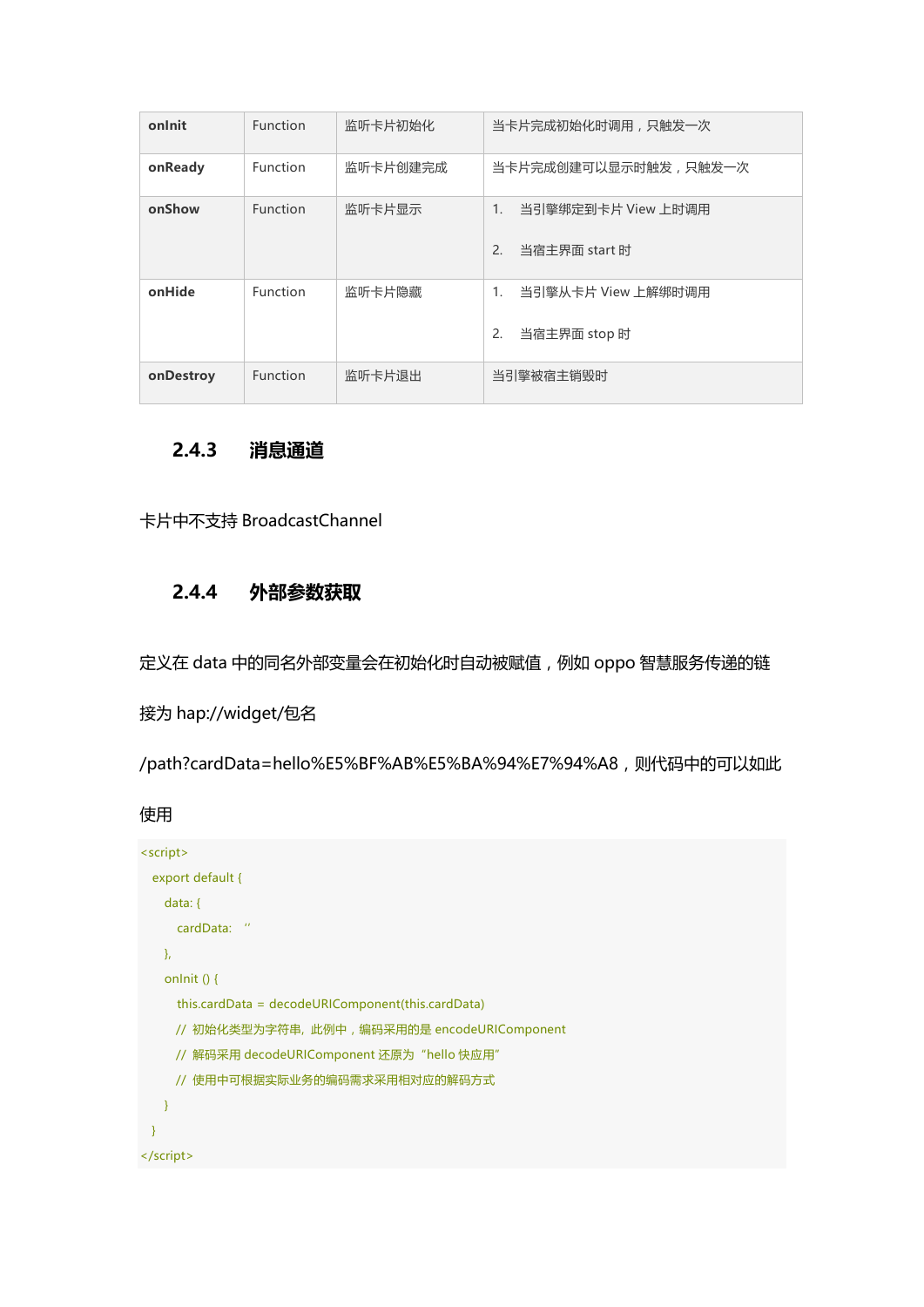# <span id="page-8-0"></span>**3. 组件**

## <span id="page-8-1"></span>**3.1 通用**

通用事件:

支持: click, longpress, focus, blur

不支持: appear, disappear, swipe

通用属性:全支持

通用样式:position:fixed 不适用

动画样式:全支持

渐变样式:全支持

# <span id="page-8-2"></span>**3.2 容器组件**

支持:div, popup, stack

不支持: list, list-item, refresh, richtext, swiper, tabs, tab-bar, tab-content

## <span id="page-8-3"></span>**3.3 基础组件**

#### 支持: image, progress, rating, span, text, a

| 名称 | 备注                                                     |
|----|--------------------------------------------------------|
| a  | a 组件 的工作方式与 router.push 保持一致, 并不会<br>在卡片上创建栈,而仅支持路由到外部 |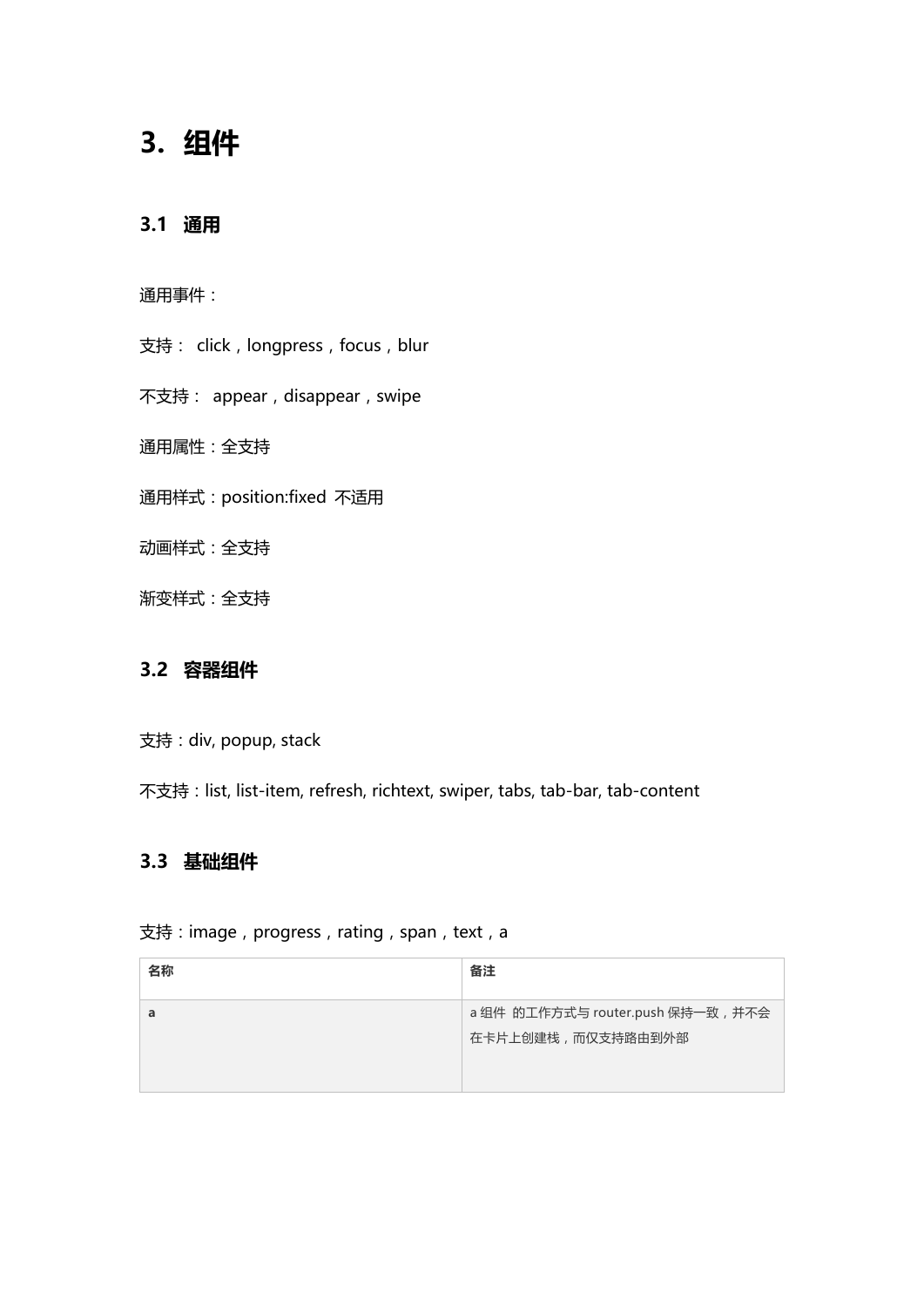### <span id="page-9-0"></span>**3.4 表单组件**

支持: input, label, option, picker, select, switch, textarea

不支持:slider

#### <span id="page-9-1"></span>**3.5 媒体组件**

不支持:video

| 名称    | 备注              |
|-------|-----------------|
| video | 暂不支持,建议打开主快应用播放 |

# <span id="page-9-2"></span>**3.6 其他组件**

不支持:web

| 名称  | 备注                 |
|-----|--------------------|
| web | 不支持内嵌网页,复杂操作请跳转快应用 |

# <span id="page-9-3"></span>**4. 接口**

本接口所列为卡片全能力能够支持的范围,但各宿主由于权限原因,具体支持的能力以宿

<span id="page-9-4"></span>主的实际情况为准。

# **4.1 应用上下文**

支持:app.getInfo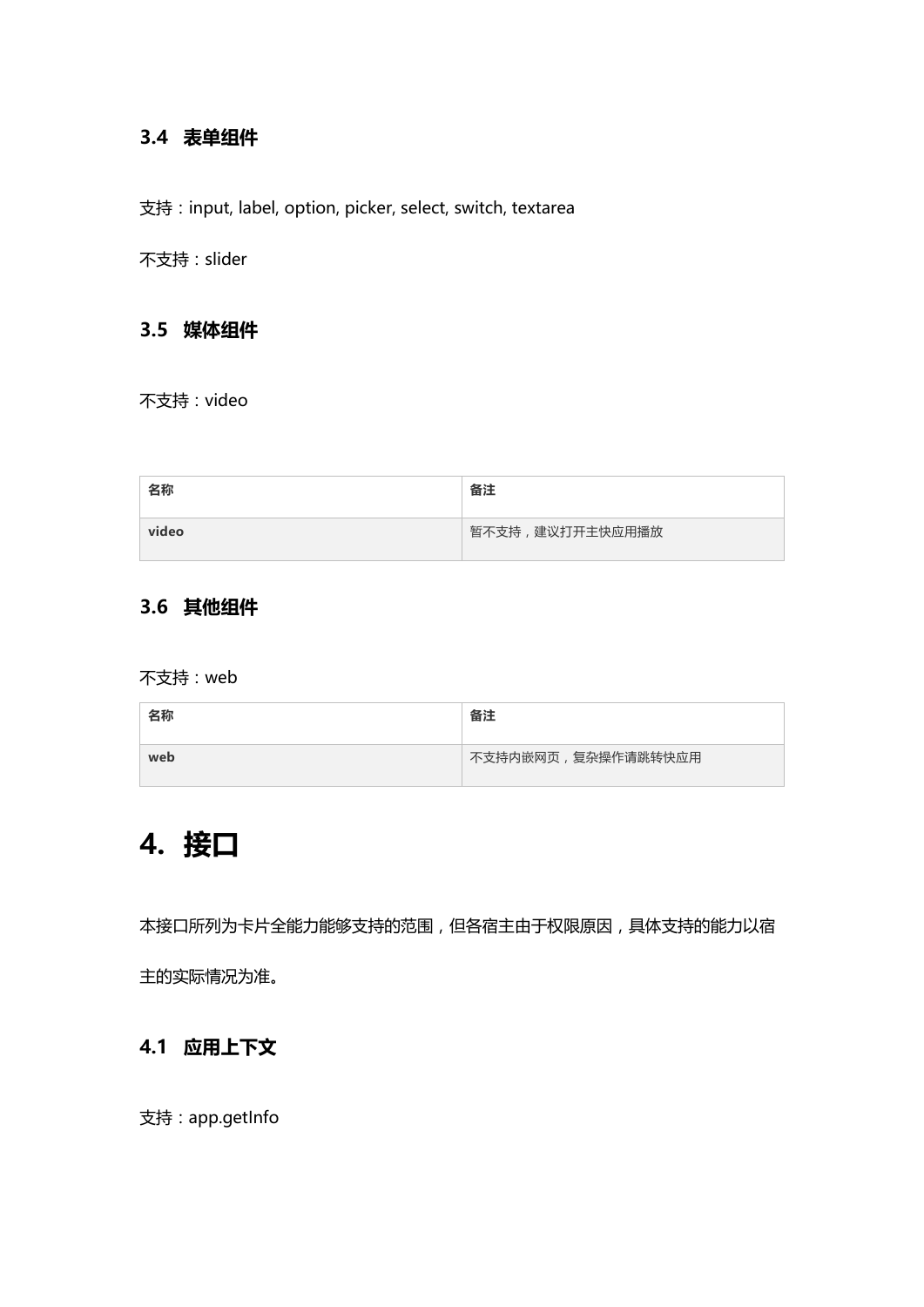# <span id="page-10-0"></span>**4.2 日志打印**

#### 支持:console.debug/log/info/warn/error

#### <span id="page-10-1"></span>**4.3 路由**

#### 支持:router.push

#### 不支持: router.replace, router.back, router.clear, router.getLength, router.getState

| 名称                                                                              | 备注                                                                                                             |
|---------------------------------------------------------------------------------|----------------------------------------------------------------------------------------------------------------|
| router.push                                                                     | 支持<br>router.push 不会在当前卡片上叠加页面, 所有打开<br>应用内页面的请求 (包括完整 uri 和 path) 都会直接<br>打开快应用的主程序对应的页面。<br>不支持 internal 协议。 |
| router.replace, router.back, router.clear,<br>router.getLength, router.getState | 不支持,卡片不支持栈                                                                                                     |

### <span id="page-10-2"></span>**4.4 界面交互**

| 名称   | 备注        |
|------|-----------|
| 分享   | 不支持       |
| 弹窗   | 不支持       |
| 打开网页 | 不支持,请跳快应用 |
| 通知消息 | 不支持       |
| 震动   | 不支持       |

#### 不支持:分享,弹窗,震动,打开网页,通知消息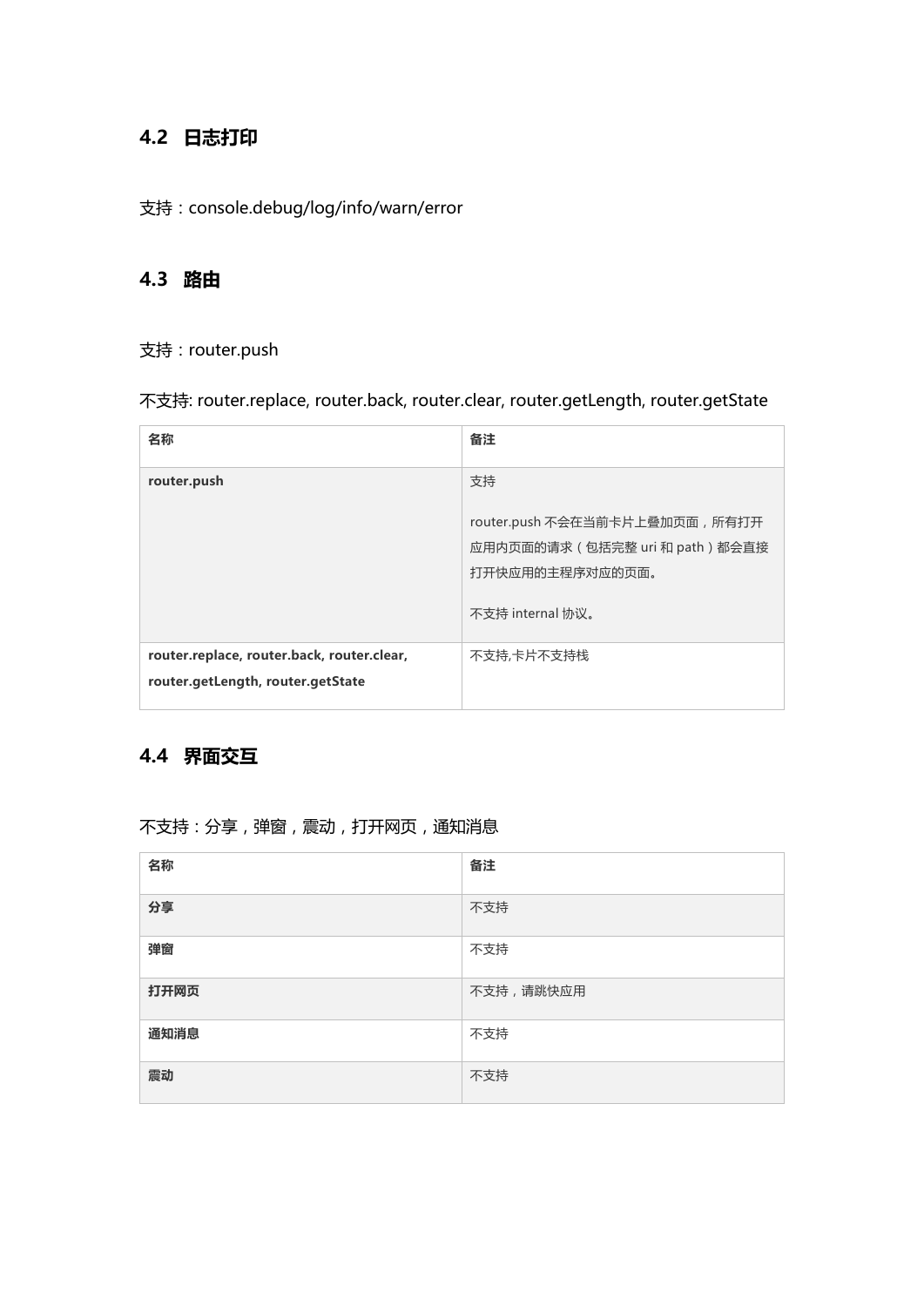#### <span id="page-11-0"></span>**4.5 网络访问**

#### 支持:数据请求 fetch.fetch

#### 不支持:上传下载

| 名称   | 备注                                               |
|------|--------------------------------------------------|
| 数据请求 | 支持 fetch 网络数据, 不支持 fetch 文件 (不返回<br>internal 文件) |
| 上传下载 | 不支持                                              |

#### <span id="page-11-1"></span>**4.6 文件数据**

#### 不支持:文件存储,数据存储

| 名称   | 备注  |
|------|-----|
| 数据存储 | 不支持 |
| 文件存储 | 不支持 |

#### <span id="page-11-2"></span>**4.7 系统能力**

支持:剪切板、获取地理位置,日历事件,获取网络状态,获取设备信息,电量信息 不支持:二维码、传感器(重力传感器, 罗盘传感器,距离传感器,光线传感器),地理 位置订阅,桌面图标,监听网络状态,屏幕亮度,系统音量,应用管理,录音,短信,选 择联系人

| 名称  | 备注  |
|-----|-----|
| 二维码 | 不支持 |
| 传感器 | 不支持 |
| 剪切板 | 支持  |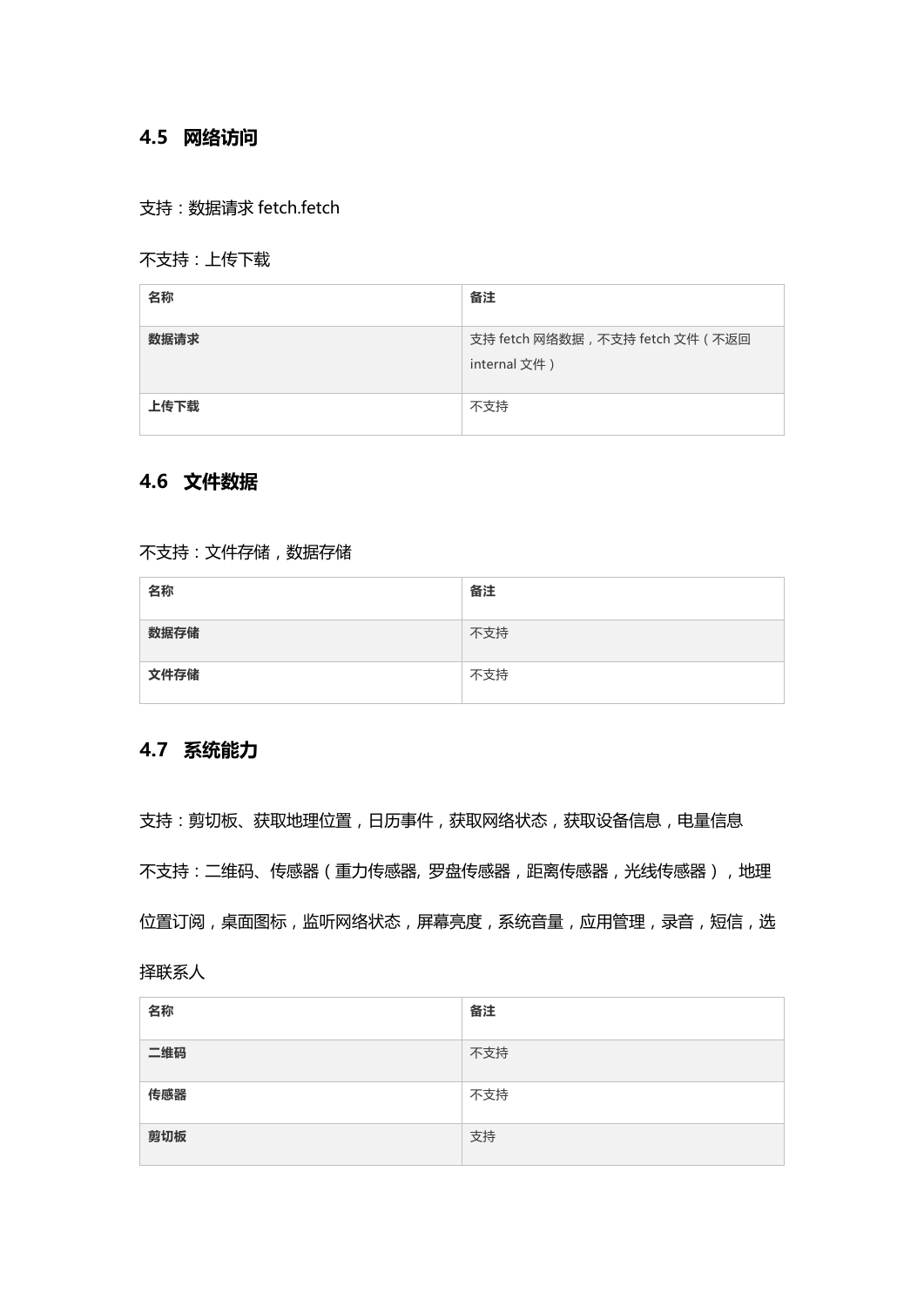| 地理位置  | 支持: geolocation.getLocation                   |
|-------|-----------------------------------------------|
|       | 暂不支持: geolocation.subscribe,                  |
|       | geolocation.unsubscribe                       |
| 桌面图标  | 暂不支持                                          |
| 日历事件  | 支持                                            |
| 网络状态  | 支持:获取网络类型                                     |
|       | 暂不支持: network.subscribe,                      |
|       | network.unsubscribe                           |
|       |                                               |
| 设备信息  | 支持: device.getInfo                            |
|       | 不支持: device.getId, device.getDeviceId,        |
|       | device.getUserId, device.getAdvertisingId,    |
|       | device.getTotalStorage,                       |
|       | device.getAvailableStorage, device.getCpuInfo |
|       |                                               |
| 屏幕亮度  | 不支持                                           |
| 系统音量  | 不支持                                           |
| 电量信息  | 支持                                            |
| 应用管理  | 支持: pkg.hasInstalled 不支持: pkg.install         |
| 录音    | 不支持                                           |
| 短信    | 不支持                                           |
| 选择联系人 | 不支持                                           |

# <span id="page-12-0"></span>**4.8 安全能力**

支持:rsa 加密

### <span id="page-12-1"></span>**4.9 图形图像**

不支持:拍摄及选择照片、视频,获取图片信息,压缩图片,编辑图片,文件选择

( media.pickFile ) 和保持相册 ( media.saveToPhotosAlbum )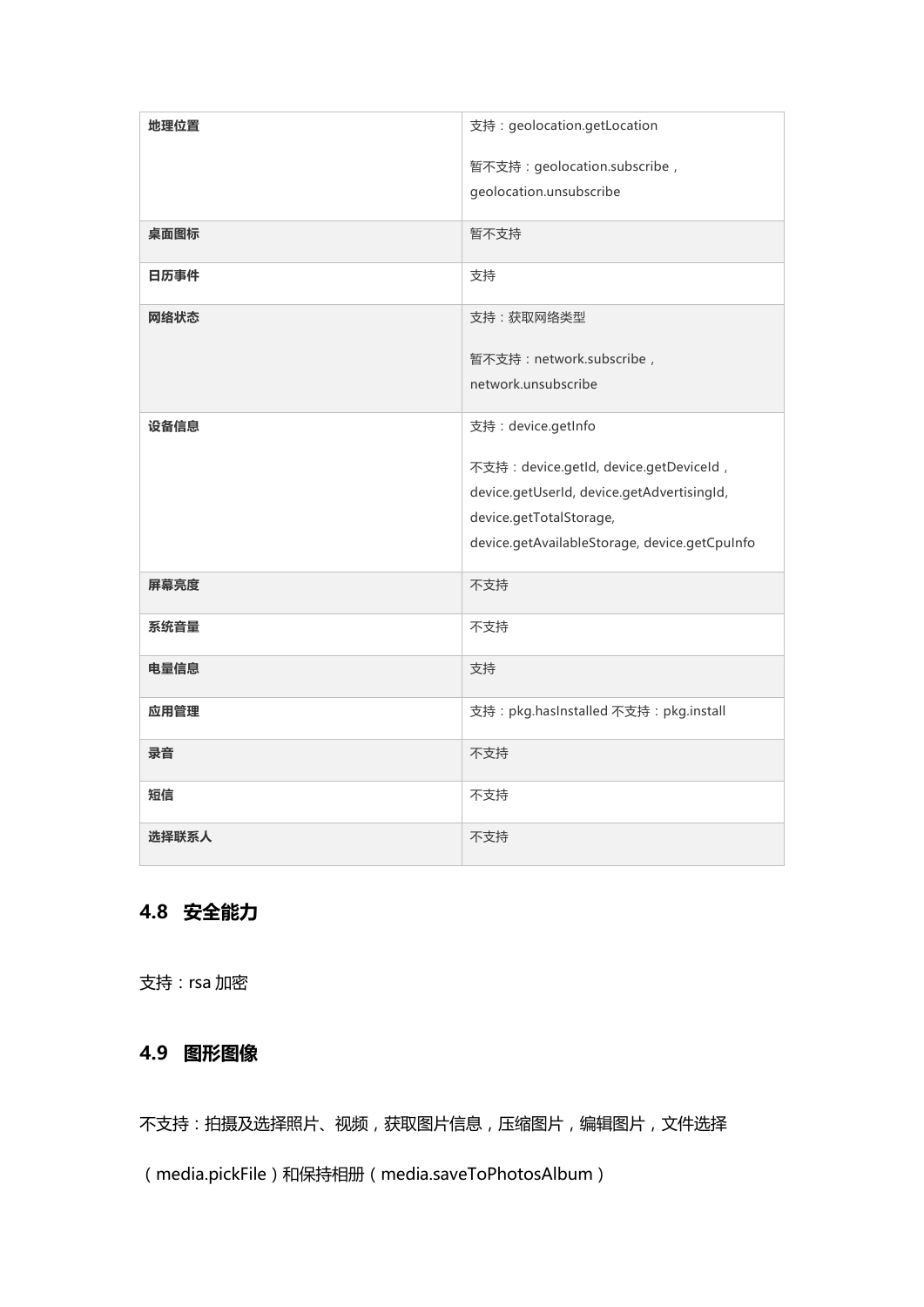#### <span id="page-13-0"></span>**4.10 声音音频**

<span id="page-13-1"></span>不支持:音频

#### **4.11 厂商服务**

支持:账户

不支持:统计,push,支付

| 名称 | 备注              |
|----|-----------------|
| 账户 | 支持简化模式,不支持授权码模式 |

#### <span id="page-13-2"></span>**4.12 第三方服务**

不支持:微信支付,支付宝支付,第三方分享,QQ 登陆,微信登陆,微博登陆 暂不支持在卡片上完成支付和第三方分享

#### <span id="page-13-3"></span>**4.13 卡片启动**

宿主启动卡片时的方式为:hap://widget/<package>/[path][?cardData=value]。参数

cardData 为传递给卡片的数据, 如果卡片不需要参数则不带。

参数 cardData 约定为传递给卡片的数据, 其 value 为经过 URL 编码后的 json 格式字符

<span id="page-13-4"></span>串。针对不同的服务卡片,传入的 json 对象不同,分别定义如下:

| 4.13.1 | 火车票预订 |
|--------|-------|
|        |       |

| 参数名称         | 是否必填 | 参数说明                             |
|--------------|------|----------------------------------|
| fromCitvName | 否    | 出发城市名称, 可以为空; 如果为空, 获取手机当前所在位置   |
| toCityName   | 是    | 到达城市名称                           |
| trainNum     | 否    | 列出车次, 0~3个, 可以为空; 如果不为空, 则展示指定车次 |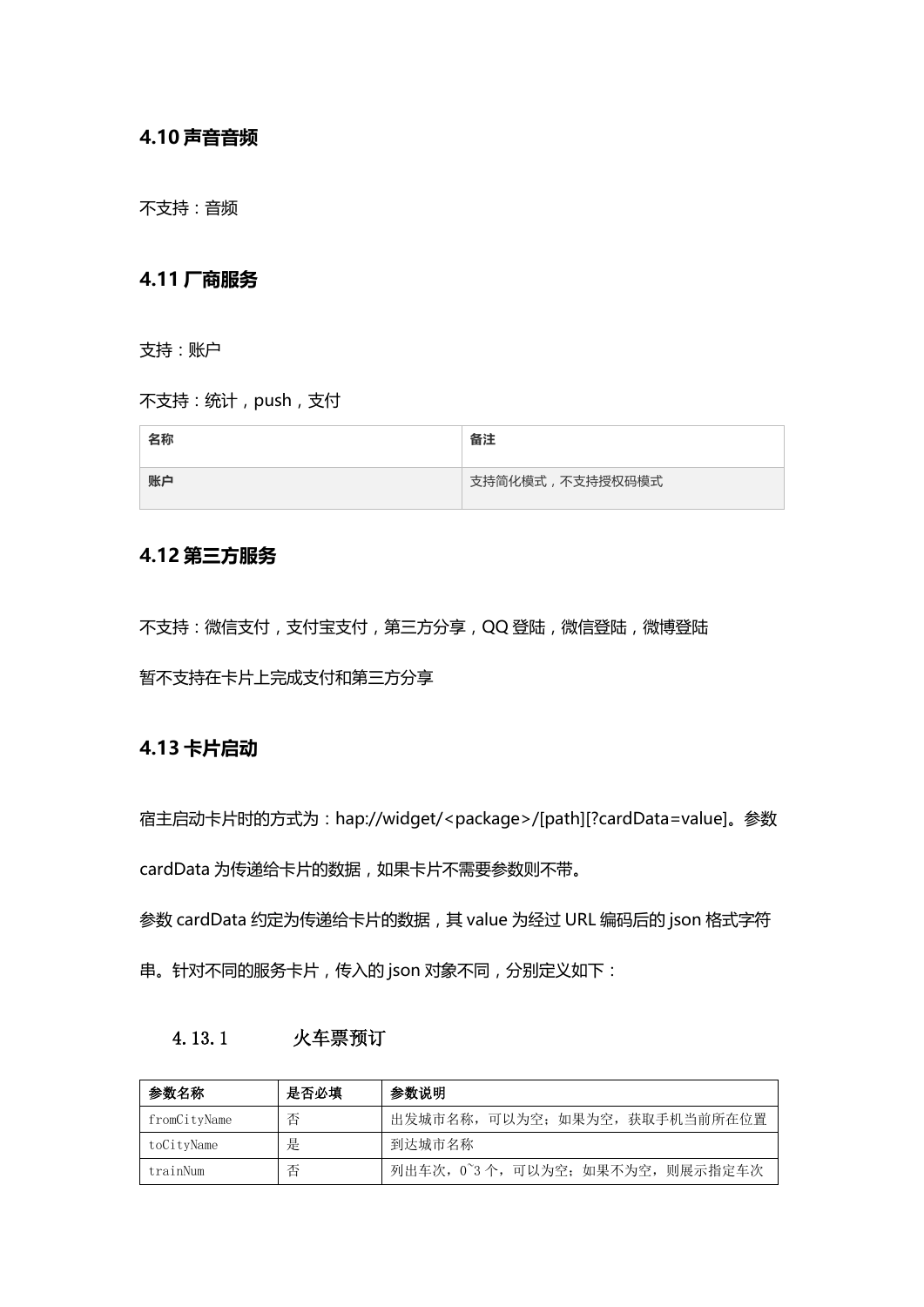| departureDate | 否 | 出发日期,格式 yyyy-MM-dd,可以为空;如果为空,则展示 |
|---------------|---|----------------------------------|
|               |   | 当前日期的第二天                         |
| from userName | 否 | 当前用户的 oppo id, 可以为空;             |
| searchID      | 否 | 搜索场景中, 用户输入的搜索词:                 |

示例:

{

"fromCityName":"北京",

"toCityName":"深圳",

"trainNum":"D901, D903, D909",

"departureDate":"2018-07-07",

"from\_userName":"",

"searchID":""

<span id="page-14-0"></span>}

#### 4.13.2 飞机票预订

| 参数名称          | 是否必填 | 参数说明                               |
|---------------|------|------------------------------------|
| fromCityName  | 否    | 出发城市名称, 可以为空; 如果为空, 获取手机当前所在位置     |
| toCityName    | 是    | 到达城市名称                             |
| flightNum     | 否    | 航班号, 0~3个, 可以为空; 如果不为空, 则展示指定航班    |
| departureDate | 否    | 出发日期,格式 yyyy-MM-dd,可以为空; 如果为空,则展示当 |
|               |      | 前日期的第二天                            |

示例:

{

```
"fromCityName":"北京",
```
"toCityName":"深圳",

"trainNum":"CA3402,HU7709,ZH1303",

```
"departureDate":"2018-07-07"
```
}

#### <span id="page-14-1"></span>4.13.3 城市景点推荐

| 参数名称     | 是否必填 | 参数说明                          |
|----------|------|-------------------------------|
| cityName | 否    | 景点城市名称,可以为空; 如果为空, 获取手机当前所在位置 |
| spotName | 丕    | 景点名称,可以为空;如果不为空,则展示指定的景点信息    |

示例:

{

"cityName":"深圳",

"spotName":""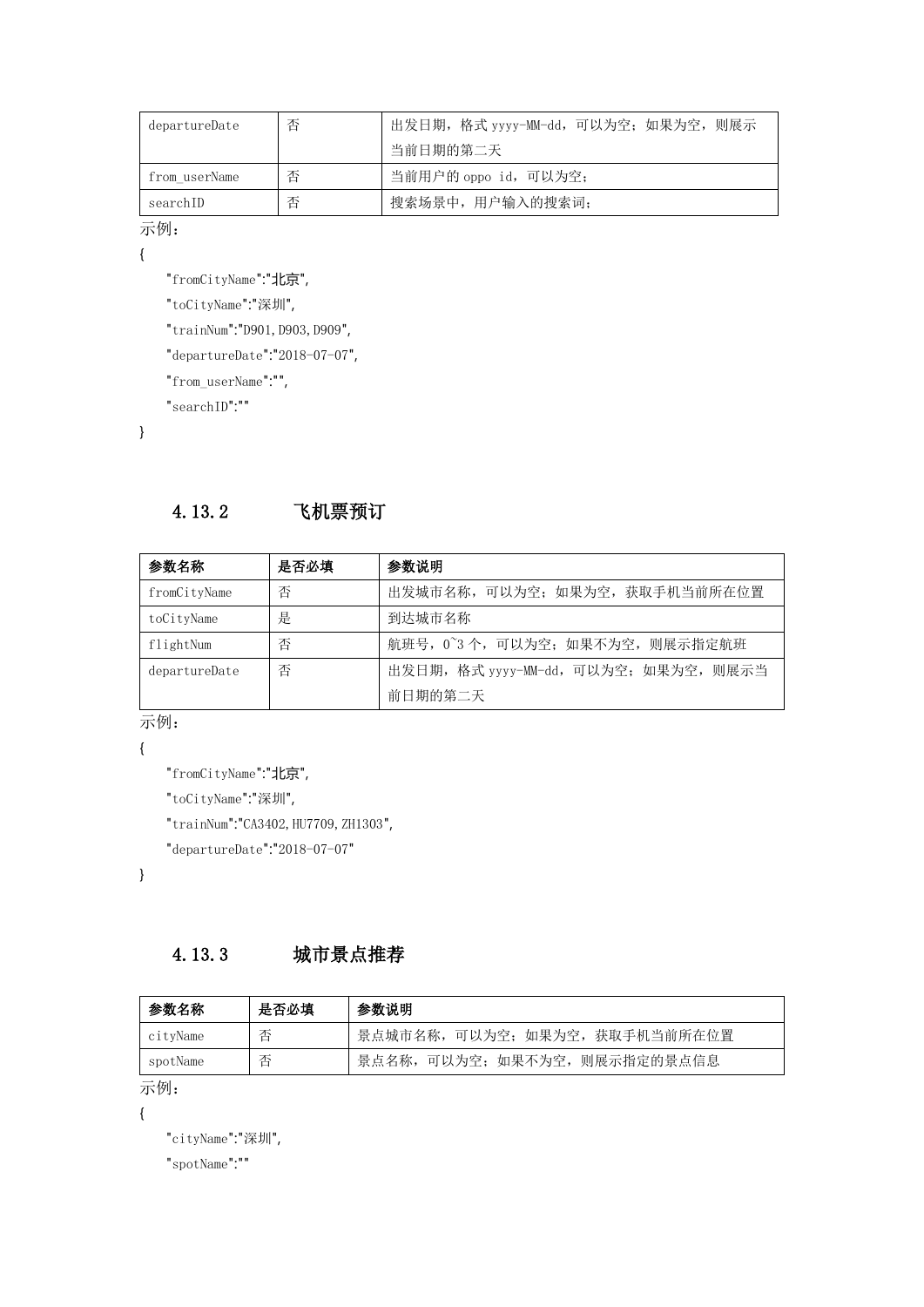<span id="page-15-0"></span>}

#### 4.13.4 电影热评

| 参数名称     | 是否必填 | 参数说明 |
|----------|------|------|
| filmName | 是    | 电影名称 |
| 示例:      |      |      |
|          |      |      |

"filmName":"羞羞的铁拳"

<span id="page-15-1"></span>}

#### 4.13.5 出境上网

| 参数名称                           | 是否必填 | 参数说明                         |
|--------------------------------|------|------------------------------|
| countryCode                    | 是    | 国家/地区码,<br>ISO 3166-1 两位字母编码 |
| $\rightarrow$ to $\rightarrow$ |      |                              |

示例:

{

"countryCode":"US"

<span id="page-15-2"></span>}

#### 4.13.6 时间天气服务

| 参数名称        | 是否必填 | 参数说明 |
|-------------|------|------|
| countryName | 是    | 国家名称 |
| cityName    | 是    | 城市名称 |

示例:

{

"countryName":"美国",

"cityName":"旧金山"

<span id="page-15-3"></span>}

#### 4.13.7 行前准备服务

| 参数名称        | 是否必填 | 参数说明 |
|-------------|------|------|
| countryName | 是    | 国家名称 |
| cityName    | 是    | 城市名称 |

示例:

{

```
"countryName":"美国",
```

```
"cityName":"旧金山"
```
}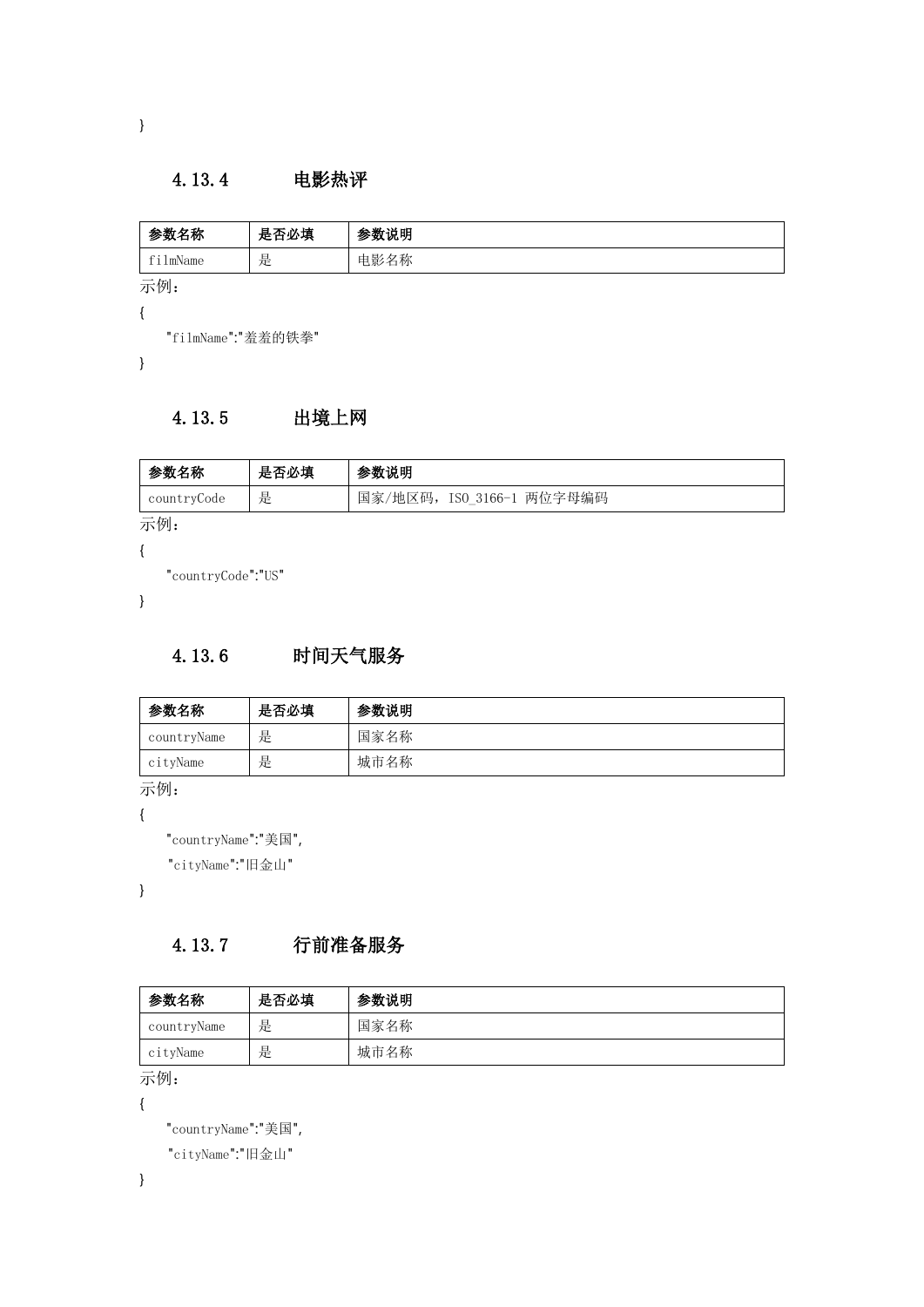### <span id="page-16-0"></span>4.13.8 行程建议服务

| 参数名称        | 是否必填 | 参数说明 |
|-------------|------|------|
| countryName | 是    | 国家名称 |
| cityName    | 是    | 城市名称 |

示例:

```
{
```
"countryName":"美国",

"cityName":"旧金山"

<span id="page-16-1"></span>}

# 4.13.9 出境实用信息

| 参数名称        | 是否必填 | 参数说明 |
|-------------|------|------|
| countryName | 是    | 国家名称 |
| cityName    | 是    | 城市名称 |

示例:

{

```
"countryName":"美国",
```
"cityName":"旧金山"

<span id="page-16-2"></span>}

#### 4.13.10 汇率换算

| 参数名称        | 是否必填 | 参数说明 |
|-------------|------|------|
| countryName | 是    | 国家名称 |
| cityName    | 是    | 城市名称 |

示例:

{

```
"countryName":"美国",
```
"cityName":"旧金山"

<span id="page-16-3"></span>}

# 4.13.11 城市服务

| 参数名称        | 是否必填 | 参数说明 |
|-------------|------|------|
| countryName | 是    | 国家名称 |
| cityName    | 是    | 城市名称 |
|             |      |      |

示例:

{